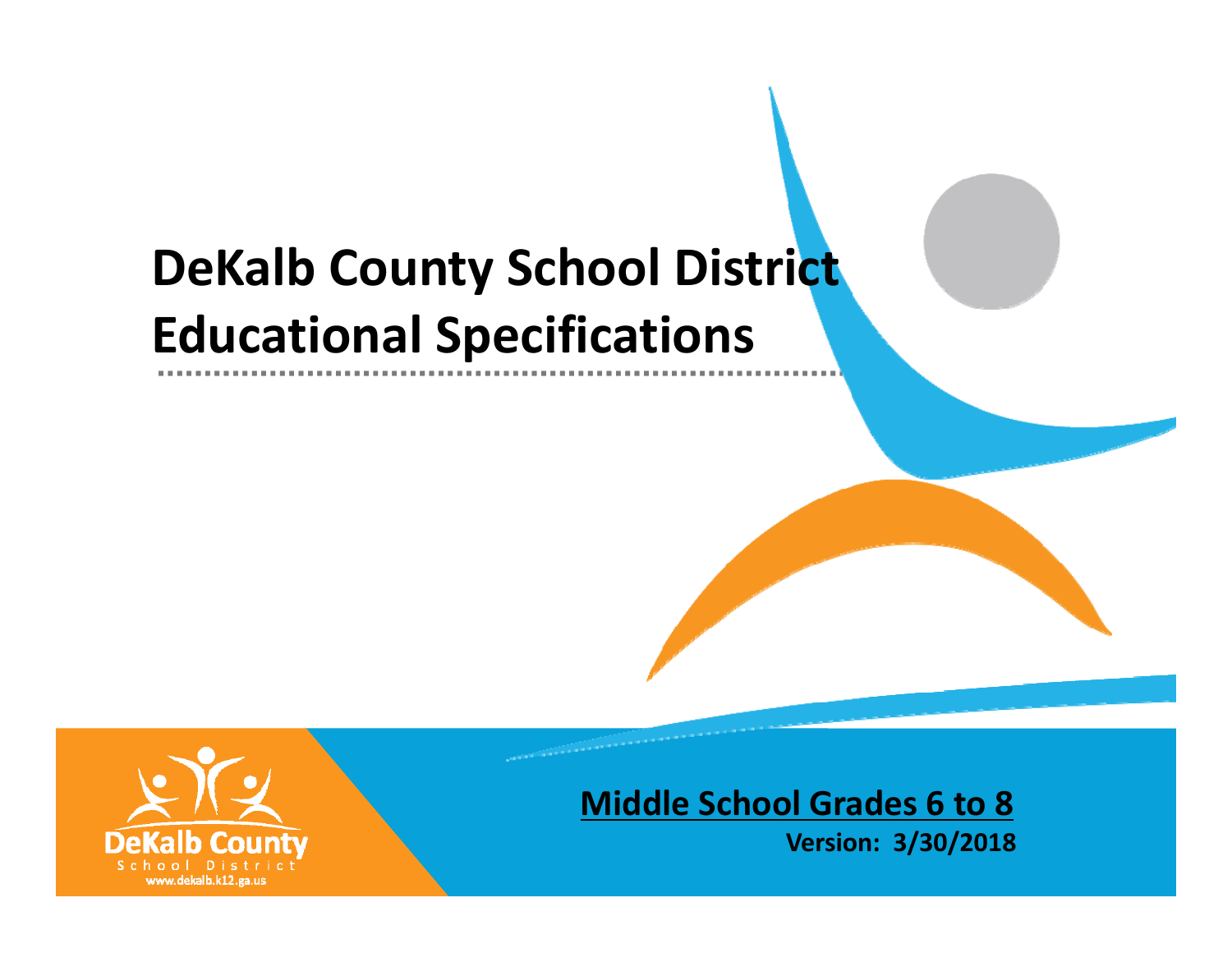

|                |                                         |                |                 |          | <b>Proposed Spaces</b> |                |                 |
|----------------|-----------------------------------------|----------------|-----------------|----------|------------------------|----------------|-----------------|
| <b>MS</b>      | <b>Space Summary 6-8</b>                |                | 74 IU 1200 FTE  |          | 92 IU 1500 FTE         |                | 109 IU 1800 FTE |
|                |                                         | IU             | <b>Total SF</b> | IU       | <b>Total SF</b>        | <b>IU</b>      | <b>Total SF</b> |
| $\overline{1}$ | <b>Core Academics</b>                   | 56             | 59,600          | 70       | 75,350                 | 84             | 90,950          |
| $\overline{2}$ | <b>Special Education</b>                | 6              | 5,900           | 8        | 7,700                  | 10             | 9,850           |
| 3              | Performing & Visual Arts                | 5              | 9,240           | 6        | 10,840                 | 6              | 10,920          |
| 4              | <b>CTAE</b>                             | $\overline{3}$ | 7,200           | 3        | 7,200                  | $\overline{3}$ | 7,200           |
| 5              | Media Center (sized for FTE+300)        |                | 7,110           |          | 8,130                  |                | 9,480           |
| 6              | <b>Physical Education</b>               | $\overline{3}$ | 26,770          | 4        | 28,120                 | 5              | 31,670          |
| $\overline{7}$ | Cafeteria & Kitchen (sized for FTE+300) | $\Omega$       | 12,095          | $\Omega$ | 14,095                 | $\Omega$       | 15,670          |
| $\overline{8}$ | <b>Administration &amp; Guidance</b>    | $\overline{0}$ | 7,260           | $\Omega$ | 7,560                  | $\Omega$       | 8,160           |
| 9              | <b>Building Services</b>                | $\overline{0}$ | 5,790           | 0        | 7,630                  | $\mathbf{0}$   | 9,470           |
|                | <b>Subtotal</b>                         | 74             | 140,965         | 92       | 166,625                | 109            | 193,370         |
|                | Circulation, common areas etc. at 35%   |                | 49,338          |          | 58,319                 |                | 67,680          |
|                | <b>Total</b>                            | 74             | 190,303         | 92       | 224,944                | 109            | 261,050         |
| 10             | <b>Outdoor Spaces</b>                   |                |                 |          |                        |                |                 |
| 11             | Parking                                 |                |                 |          |                        |                |                 |

IU : Instructional Unit FTE: Full Time Equivalent SF: Square Feet

 NOTE: This document outlines the DeKalb County School District's intended designs for 1,200-seat, 1500-seat, and 1,800-seat middle schools. These Educational Specifications address core size standards (i.e., physical education, kitchen, cafeteria, and media center), the program or distribution of classroom types (i.e., general classrooms, special education spaces, career tech labs, etc.), the size of the classrooms and other spaces, provision of athletic facilities, and parking requirements, etc. for a new middle school. Please note that these educational specifications are for the construction of a new middle school. For other improvements, such as an addition to an existing middle school, these educational specifications will provide general guidance or "targets" to the architects of record for these type of projects.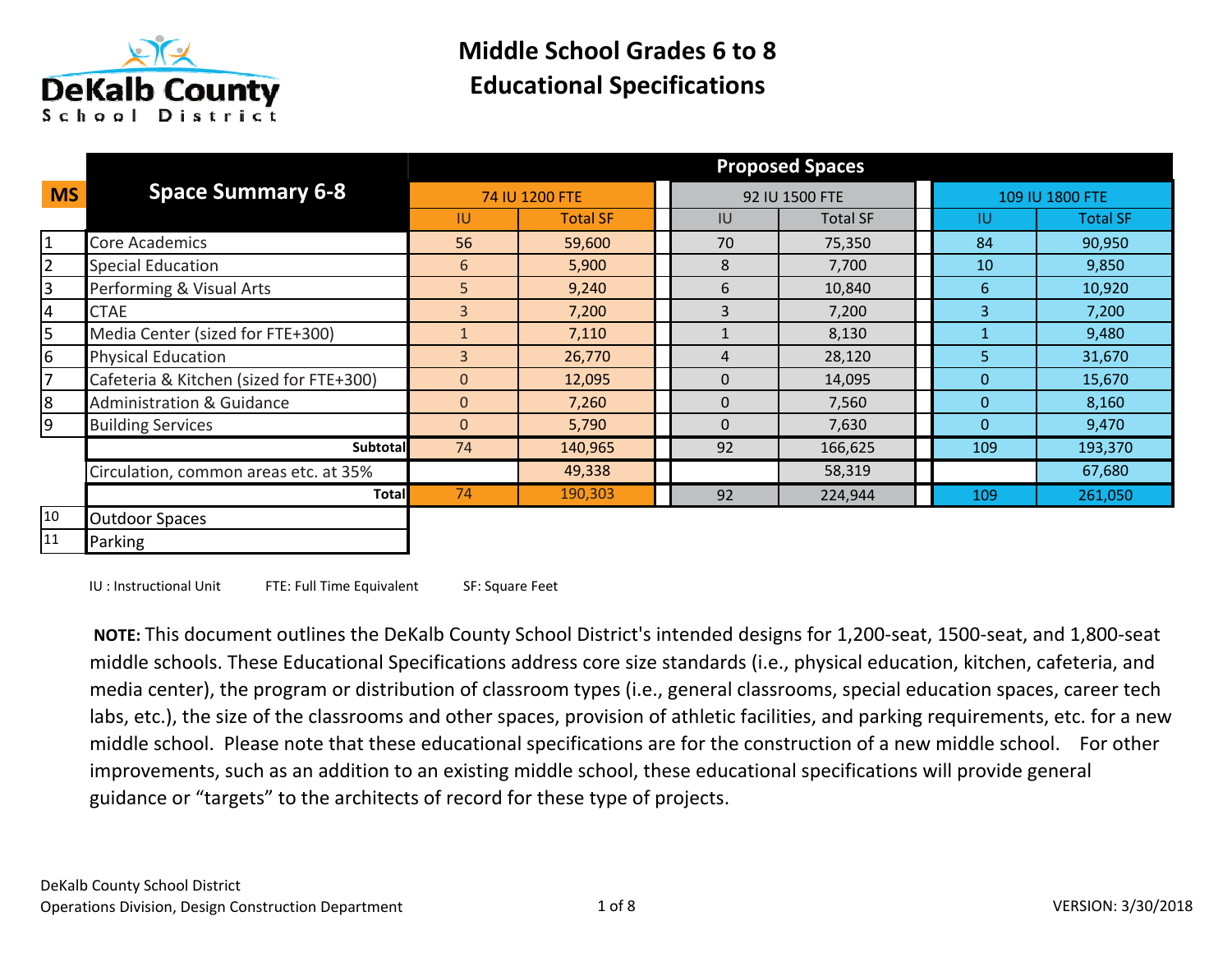

|       |                                            | <b>Proposed Spaces</b> |          |                |        |                 |             |                |        |                 |                 |                 |        |
|-------|--------------------------------------------|------------------------|----------|----------------|--------|-----------------|-------------|----------------|--------|-----------------|-----------------|-----------------|--------|
|       | <b>Core Academics</b>                      |                        |          | 74 IU 1200 FTE |        |                 |             | 92 IU 1500 FTE |        |                 |                 | 109 IU 1800 FTE |        |
|       |                                            | IU                     | Quantity | <b>SF</b>      | Total  | IU              | Quantity SF |                | Total  | IU.             | Quantity        | SF.             | Total  |
| 1.1   | 6th to 8th Grade Classroom                 | 36I                    | 36       | 850            | 30,600 | 45              | 45          | 850            | 38,250 | 54              | 54              | 850             | 45,900 |
| $1.2$ | Science Lab                                | 12                     | 12       | 1,200          | 14,400 | 15 <sup>1</sup> | 15          | 1,200          | 18,000 | 18 <sup>1</sup> | 18              | 1,200           | 21,600 |
| 1.2a  | Science Prep Room / Storage                |                        | 6        | <b>350</b>     | 2,100  |                 | 81          | 350            | 2,800  |                 |                 | <b>350</b>      | 3,150  |
| 1.3   | World Language Classroom                   |                        |          | 850            | 2,550  |                 |             | 850            | 3,400  | 5 <sup>1</sup>  |                 | 850             | 4,250  |
| 1.4   | <b>Connections Classroom</b>               |                        |          | 850            | 3,400  |                 |             | 850            | 4,250  | 6 <sup>1</sup>  |                 | 850             | 5,100  |
| 1.5   | In-School Suspension                       |                        |          | 850            | 850    |                 |             | 850            | 850    |                 |                 | 850             | 850    |
| 1.6   | Teacher/Team Planning/Small Group          |                        | 6        | 400            | 2,400  |                 |             | 400            | 3,200  |                 | 10 <sup>1</sup> | 400             | 4,000  |
| 1.7   | Flexible Learning Area / "Break-out" Space |                        | 12       | 200            | 2,400  |                 | 15          | 200            | 3,000  |                 | 18              | 200             | 3,600  |
| 1.8   | Instructional Materials/ Secured Storage   |                        | 6        | <b>150</b>     | 900    |                 | 81          | 200            | 1,600  |                 | 10              | <b>250</b>      | 2,500  |
|       | <b>Core Academic 6-8 Subtotal</b>          | 56                     |          |                | 59,600 | 70              |             |                | 75,350 | -84             |                 |                 | 90,950 |

|      |                                                |      |          |                |       |     |          | <b>Proposed Spaces</b> |       |     |          |                 |              |
|------|------------------------------------------------|------|----------|----------------|-------|-----|----------|------------------------|-------|-----|----------|-----------------|--------------|
|      | <b>Special Education</b>                       |      |          | 74 IU 1200 FTE |       |     |          | 92 IU 1500 FTE         |       |     |          | 109 IU 1800 FTE |              |
|      |                                                | IUI. | Quantity |                | Total | IUI | Quantity | <b>SF</b>              | Total | IUT | Quantity |                 | <b>Total</b> |
| 2.1  | Special Ed Classroom                           |      |          | 850            | 4,250 |     |          | 850                    | 5,950 | 81  |          | 850             | 6,800        |
| 2.1a | In Program Bathroom (assisted toileting area)  |      |          | <b>100</b>     | 100   |     |          | 100                    | 200   |     |          | 100             | 300          |
| 2.2  | Home Living Center / Life Skills / Independent |      |          | 1,200          | 1,200 |     |          | 1,200                  | 1,200 |     |          | 1,200           | 2,400        |
|      | Living                                         |      |          |                |       |     |          |                        |       |     |          |                 |              |
| 2.3  | Small Group / Tutor / Resource Room            |      |          | <b>150</b>     | 150   |     |          | 150                    | 150   |     |          | <b>150</b>      | 150          |
| 2.4  | Storage / Equipment / Book Room                |      |          | 200            | 200   |     |          | 200                    | 200   |     |          | 200             | 200          |
|      | <b>Special Education 6-8 Subtotal</b>          |      |          |                | 5,900 |     |          |                        | 7,700 | 10  |          |                 | 9,850        |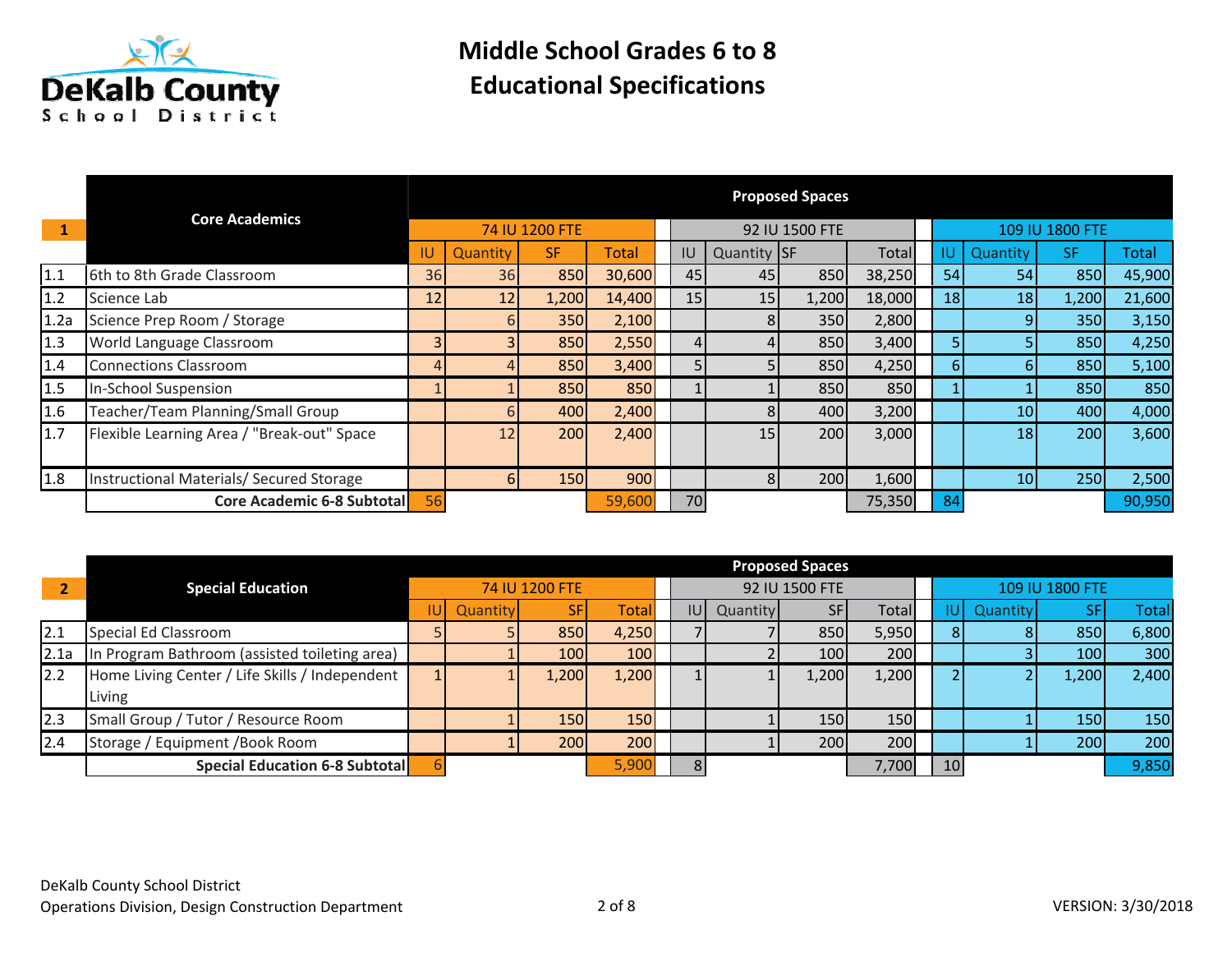

|                         |                                       |     |          |                |              |     |          | <b>Proposed Spaces</b> |        |     |          |                 |              |
|-------------------------|---------------------------------------|-----|----------|----------------|--------------|-----|----------|------------------------|--------|-----|----------|-----------------|--------------|
| $\overline{\mathbf{3}}$ | <b>Visual &amp; Performing Arts</b>   |     |          | 74 IU 1200 FTE |              |     |          | 92 IU 1500 FTE         |        |     |          | 109 IU 1800 FTE |              |
|                         |                                       | IUI | Quantity | <b>SF</b>      | <b>Total</b> | IUI | Quantity | <b>SFI</b>             | Total  | IU. | Quantity | SF              | <b>Total</b> |
| 3.1                     | <b>Band classroom</b>                 |     |          | 2,200          | 2,200        |     |          | 2,200                  | 2,200  |     |          | 2,200           | 2,200        |
| 3.1a                    | Office                                |     |          | <b>150</b>     | 150          |     |          | 150                    | 150    |     |          | <b>150</b>      | 150          |
| 3.1 <sub>b</sub>        | Storage                               |     |          | 200            | 200          |     |          | 200                    | 200    |     |          | 200             | 200          |
| 3.2                     | Orchestra classroom                   |     |          | 1,700          | 1,700        |     |          | 1,700                  | 1,700  |     |          | 1,700           | 1,700        |
| 3.2a                    | Office                                |     |          | 150            | 150          |     |          | 150                    | 150    |     |          | <b>150</b>      | 150          |
| 3.2 <sub>b</sub>        | Storage                               |     |          | 200            | 200          |     |          | 200                    | 200    |     |          | 200             | 200          |
| 3.3                     | Choir classroom                       |     |          | 1,400          | 1,400        |     |          | 1,400                  | 1,400  |     |          | 1,400           | 1,400        |
| 3.3a                    | Office                                |     |          | <b>150</b>     | 150          |     |          | 150                    | 150    |     |          | <b>150</b>      | 150          |
| 3.3 <sub>b</sub>        | Storage                               |     |          | 100            | 100          |     |          | 100                    | 100    |     |          | 100             | 100          |
| 3.4                     | <b>Keyboarding Classroom</b>          |     |          | 850            | 850          |     |          | 850                    | 850    |     |          | 850             | 850          |
| 3.5                     | <b>Music Practice Room</b>            |     |          | 80             | 240          |     |          | 80                     | 240    |     |          | 80              | 320          |
| 3.6                     | Visual Arts Classroom                 |     |          | 1,600          | 1,600        |     |          | 1,600                  | 3,200  |     |          | 1,600           | 3,200        |
| 3.6a                    | Visual Arts Storage                   |     |          | 200            | 200          |     |          | 200                    | 200    |     |          | <b>200</b>      | 200          |
| 3.6 <sub>b</sub>        | Kiln Room                             |     |          | 100            | 100          |     |          | 100                    | 100    |     |          | 100             | 100          |
|                         | Visual & Performing Arts 6-8 Subtotal |     |          |                | 9,240        | 6   |          |                        | 10,840 | 61  |          |                 | 10,920       |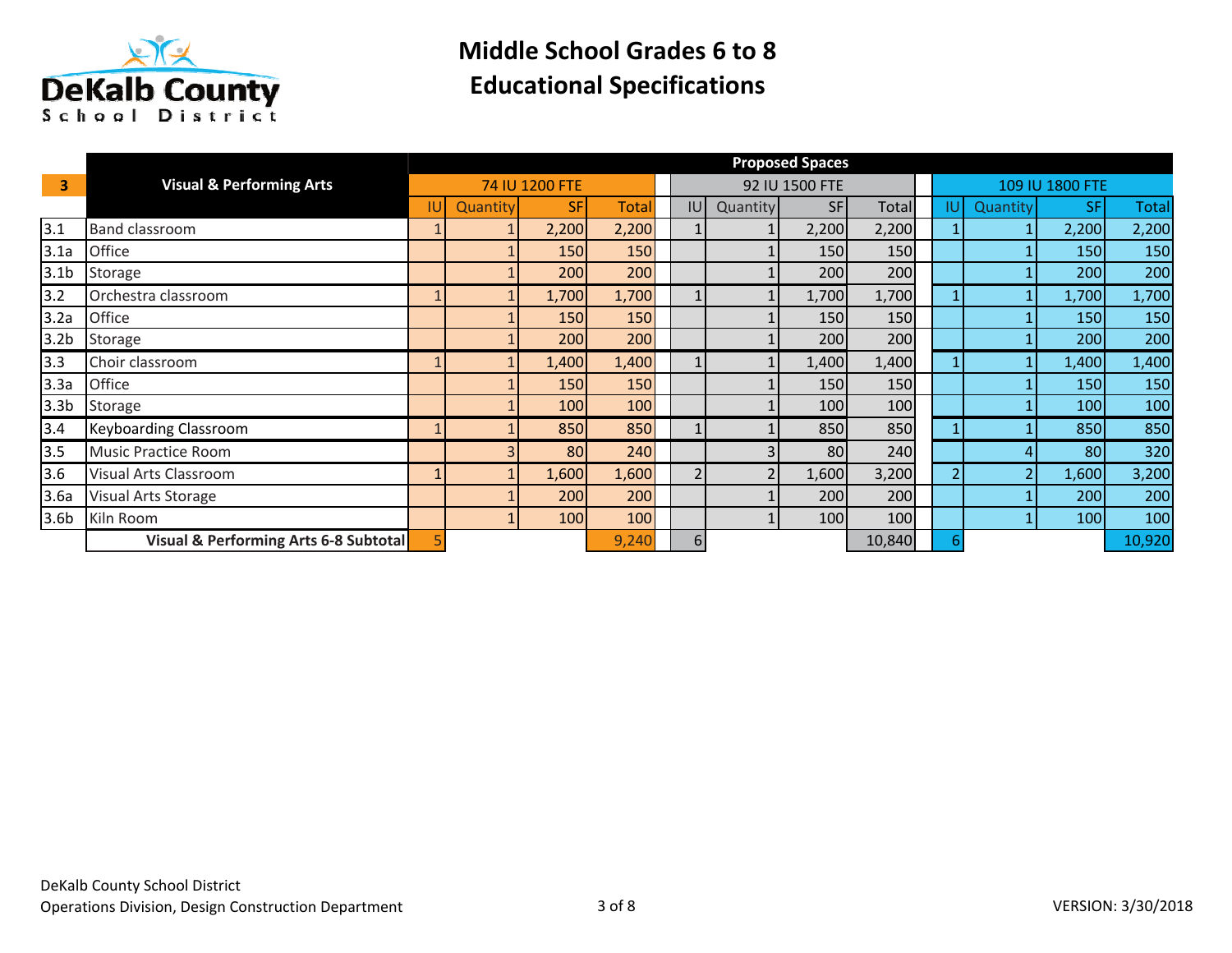

|                  |                                            | <b>Proposed Spaces</b> |                 |                |            |     |          |                |       |     |          |                 |              |
|------------------|--------------------------------------------|------------------------|-----------------|----------------|------------|-----|----------|----------------|-------|-----|----------|-----------------|--------------|
| 4                | Career, Technology & Agriculture Education |                        |                 | 74 IU 1200 FTE |            |     |          | 92 IU 1500 FTE |       |     |          | 109 IU 1800 FTE |              |
|                  |                                            | IUI.                   | <b>Quantity</b> | <b>SF</b>      | Total      | IU. | Quantity | <b>SF</b>      | Total | IUI | Quantity | <b>SF</b>       | <b>Total</b> |
| 4.1              | Business and Computer Science Lab          |                        |                 |                |            |     |          |                |       |     |          |                 |              |
|                  |                                            |                        |                 | 1,500          | 1,500      |     |          | 1,500          | 1,500 |     |          | 1,500           | 1,500        |
| 4.1a             | Office                                     |                        |                 | <b>150</b>     | 150        |     |          | 150            | 150   |     |          | <b>150</b>      | 150          |
| 4.1 <sub>b</sub> | Storage                                    |                        |                 | <b>150</b>     | <b>150</b> |     |          | 150            | 150   |     |          | <b>150</b>      | 150          |
| 4.2              | Family and Consumer Science Lab            |                        |                 | 2,200          | 2,200      |     |          | 2,200          | 2,200 |     |          | 2,200           | 2,200        |
| 4.2a             | Storage                                    |                        |                 | 200            | 200        |     |          | 200            | 200   |     |          | 200             | 200          |
| 4.3              | Engineering and Technology Lab             |                        |                 | 2,300          | 2,300      |     |          | 2,300          | 2,300 |     |          | 2,300           | 2,300        |
| 4.3a             | Office                                     |                        |                 | <b>150</b>     | 150        |     |          | 150            | 150   |     |          | <b>150</b>      | 150          |
| 4.3 <sub>b</sub> | Workroom                                   |                        |                 | <b>350</b>     | 350        |     |          | 350            | 350   |     |          | 350             | 350          |
| 4.3c             | Storage                                    |                        |                 | 200            | 200        |     |          | 200            | 200   |     |          | 200             | 200          |
|                  | <b>CTAE 6-8 Subtotal</b>                   |                        |                 |                | 7,200      |     |          |                | 7,200 |     |          |                 | 7,200        |

|                  |                                                |          |                |              |     |          | <b>Proposed Spaces</b> |       |     |          |                 |              |
|------------------|------------------------------------------------|----------|----------------|--------------|-----|----------|------------------------|-------|-----|----------|-----------------|--------------|
| 5                | (sized for FTE+300)<br><b>Media Center</b>     |          | 74 IU 1200 FTE |              |     |          | 92 IU 1500 FTE         |       |     |          | 109 IU 1800 FTE |              |
|                  |                                                | Quantity |                | <b>Total</b> | IU. | Quantity | <b>SF</b>              | Total | IU. | Quantity |                 | <b>Total</b> |
| 5.1              | <b>Reading Room</b>                            |          | 3,100          | 3,100        |     |          | 3,800                  | 3,800 |     |          | 4,750           | 4,750        |
| 5.1a             | <b>Office</b>                                  |          | <b>150</b>     | 300          |     |          | <b>150</b>             | 300   |     |          | <b>150</b>      | 300          |
| 5.1 <sub>b</sub> | Conference (seat 12)                           |          | <b>2001</b>    | 200          |     |          | 200                    | 200   |     |          | <b>2001</b>     | 400          |
| 5.1c             | A. V. Production & Storage                     |          | 900            | 900          |     |          | 1,000                  | 1,000 |     |          | 1,100           | 1,100        |
| 5.1 <sub>d</sub> | Small Group Project Rooms / Tutoring           |          | 120            | 360          |     |          | 120                    | 480   |     |          | <b>120</b>      | 480          |
| 5.1e             | Projects Laboratory / Maker Space              |          | 1,150          | 1,150        |     |          | 1,150                  | 1,150 |     |          | 1,150           | 1,150        |
| 5.1f             | Workroom / Storage                             |          | 900l           | 900          |     |          | 900                    | 900   |     |          | 900             | 900          |
| 5.1g             | Secure Storage                                 |          | 200            | 200          |     |          | 300                    | 300   |     |          | 400             | 400          |
|                  | Media Center 6-8 Subtotal                      |          |                | 7,110        |     |          |                        | 8,130 |     |          |                 | 9,480        |
|                  | DCSD Standard SF Target = 1.25 x GaDOE Minimum |          |                |              |     |          |                        |       |     |          |                 |              |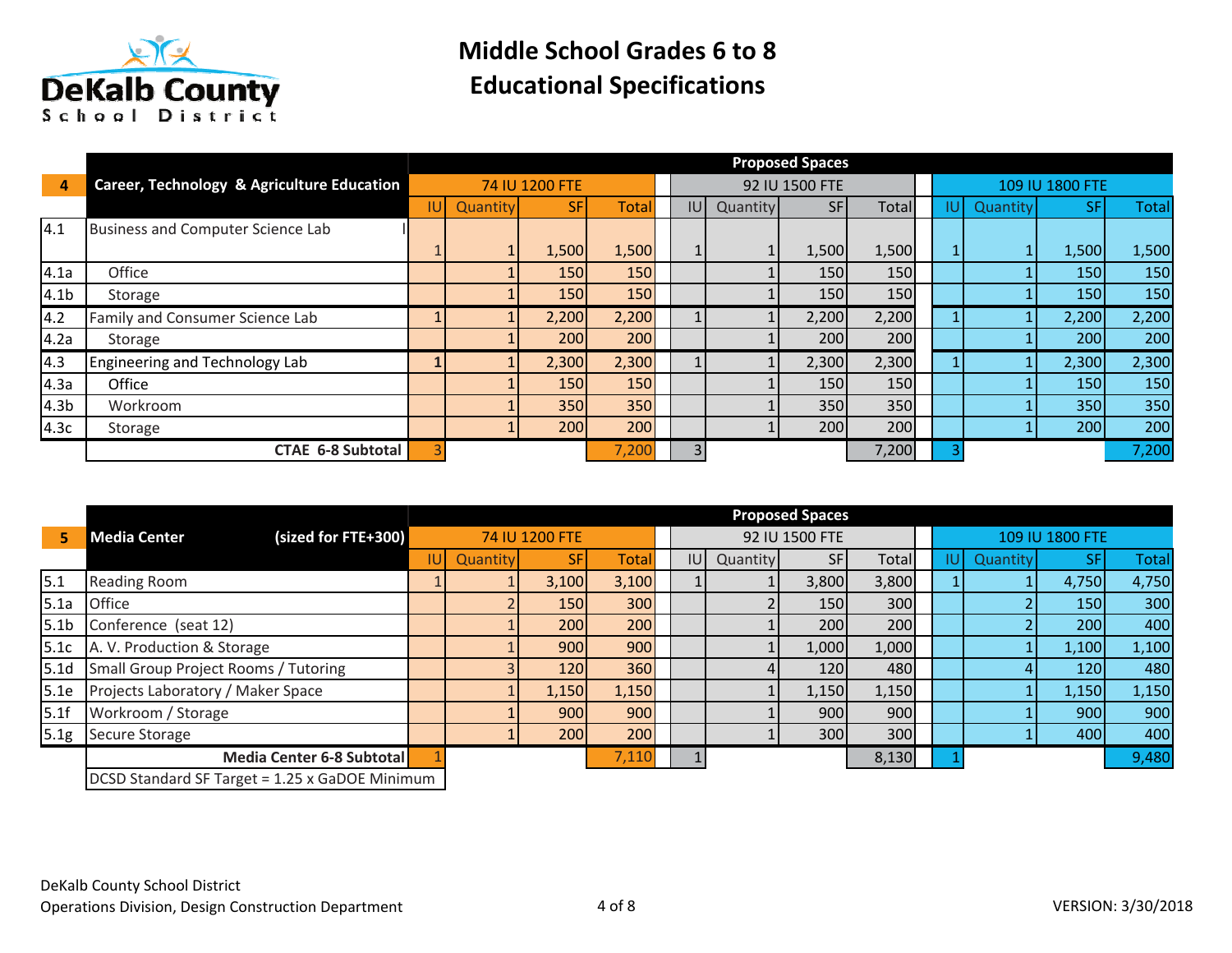

|                  |                                        |          |                |              |     |          | <b>Proposed Spaces</b> |        |            |          |                 |              |
|------------------|----------------------------------------|----------|----------------|--------------|-----|----------|------------------------|--------|------------|----------|-----------------|--------------|
| 6                | <b>Physical Education</b>              |          | 74 IU 1200 FTE |              |     |          | 92 IU 1500 FTE         |        |            |          | 109 IU 1800 FTE |              |
|                  |                                        | Quantity | <b>SF</b>      | <b>Total</b> | IUI | Quantity | <b>SF</b>              | Total  | <b>IUI</b> | Quantity | <b>SFI</b>      | <b>Total</b> |
| 6.1              | Gymnasium with bleachers               |          | 11,000         | 11,000       |     |          | 11,000                 | 11,000 |            |          | 11,000          | 11,000       |
| 6.1a             | <b>Auxiliary Gym</b>                   |          | 6,500          | 6,500        |     |          | 6,500                  | 6,500  |            |          | 6,500           | 6,500        |
| 6.1 <sub>b</sub> | Locker Rooms                           |          | 900            | 1,800        |     |          | 950                    | 1,900  |            |          | 1,000           | 2,000        |
| 6.1c             | Student restrooms and showers          |          | <b>300</b>     | 600          |     |          | 350                    | 700    |            |          | 400l            | 800          |
| 6.1 <sub>d</sub> | Office / Bathroom: PE teachers         |          | <b>300</b>     | 600          |     |          | 300                    | 600    |            |          | 300             | 900          |
| 6.1e             | Storage                                |          | <b>500</b>     | 1,500        |     |          | 600                    | 1,800  |            |          | 700             | 2,100        |
| 6.1f             | Laundry                                |          | <b>170</b>     | 170          |     |          | 170                    | 170    |            |          | <b>170</b>      | 170          |
| 6.2              | <b>Weight Room</b>                     |          | 1,000          | 1,000        |     |          | 1,000                  | 1,000  |            |          | 1,000           | 1,000        |
| 6.3              | Multipurpose Room                      |          | 1,900          | 1,900        |     |          | 1,900                  | 1,900  |            |          | 1,900           | 3,800        |
| 6.4              | <b>Health Classroom</b>                |          | 850l           | 1,700        |     |          | 850                    | 2,550  | 4          |          | 850             | 3,400        |
|                  | <b>Physical Education 6-8 Subtotal</b> |          |                | 26,770       |     |          |                        | 28,120 |            |          |                 | 31,670       |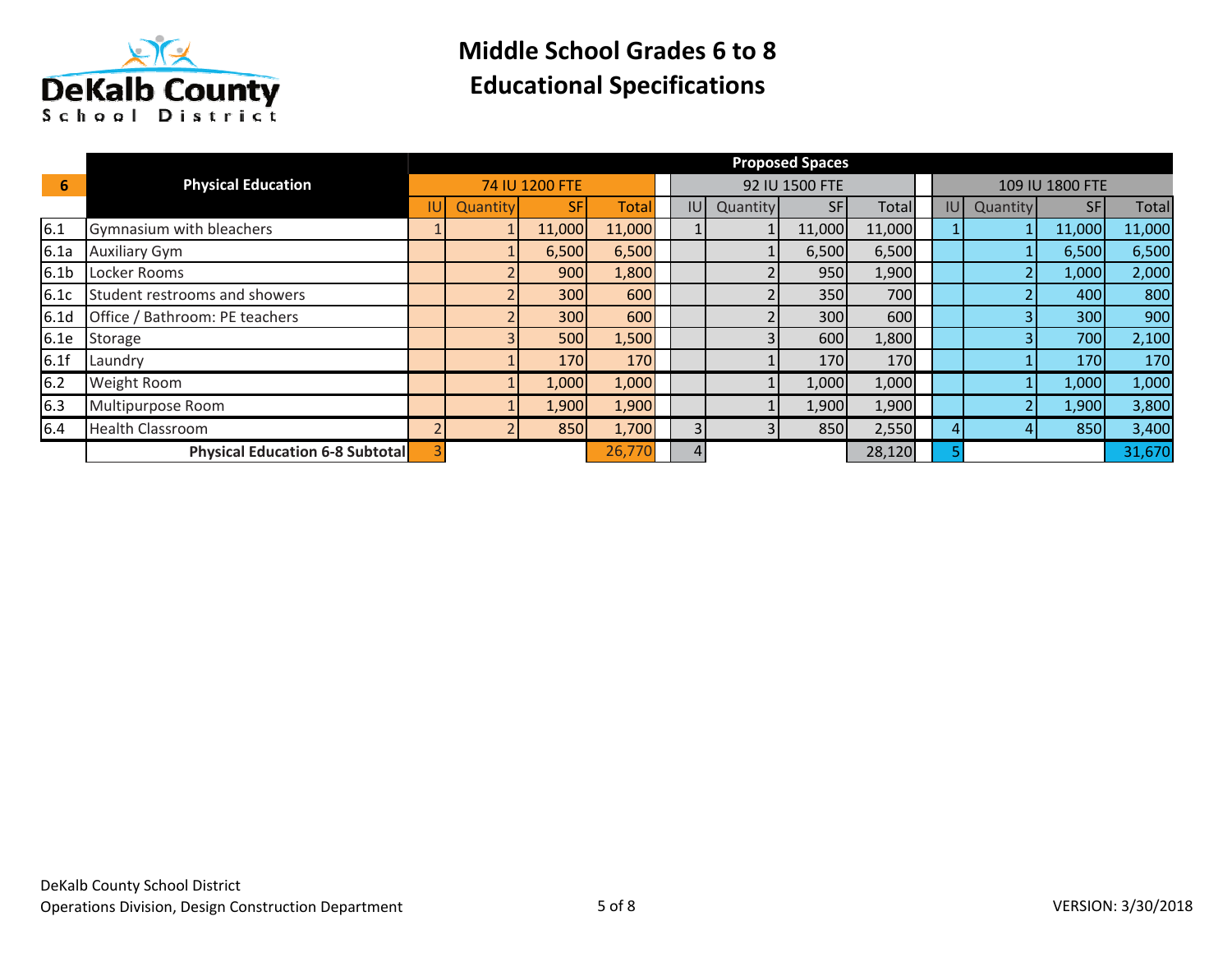

|                  | (sized for<br>Cafeteria & Kitchen                                                       |     |          |                |              |          |          | <b>Proposed Spaces</b> |        |     |          |                 |              |
|------------------|-----------------------------------------------------------------------------------------|-----|----------|----------------|--------------|----------|----------|------------------------|--------|-----|----------|-----------------|--------------|
| $\overline{7}$   | FTE+300)                                                                                |     |          | 74 IU 1200 FTE |              |          |          | 92 IU 1500 FTE         |        |     |          | 109 IU 1800 FTE |              |
|                  |                                                                                         | IUI | Quantity | SF             | <b>Total</b> | IUI      | Quantity | <b>SF</b>              | Totall | IUI | Quantity | <b>SF</b>       | <b>Total</b> |
| 7.1              | Cafeteria/Student Seating Area                                                          |     |          | 6,050          | 6,050        |          |          | 7,300                  | 7,300  |     |          | 8,500           | 8,500        |
| 7.1a             | Table & Chair Storage                                                                   |     |          | 500            | 500          |          |          | 600                    | 600    |     |          | 700             | 700          |
| 7.2              | Kitchen                                                                                 |     |          | 2,000          | 2,000        |          |          | 2,100                  | 2,100  |     |          | 2,200           | 2,200        |
| 7.2a             | <b>Serving Area</b>                                                                     |     |          | 900            | 900          |          |          | 1,000                  | 1,000  |     |          | 1,100           | 1,100        |
| 7.2 <sub>b</sub> | Dry Goods Storage                                                                       |     |          | 225            | 225          |          |          | 350                    | 350    |     |          | 350             | 350          |
| 7.2c             | Cooler/Freezer                                                                          |     |          | 800            | 800          |          |          | 975                    | 975    |     |          | 1,000           | 1,000        |
| 7.2 <sub>d</sub> | Dish Wash Area                                                                          |     |          | 250            | 250          |          |          | 400                    | 400    |     |          | 450             | 450          |
| 7.2e             | Kitchen Mgr. Office                                                                     |     |          | <b>150</b>     | 150          |          |          | 150                    | 150    |     |          | 150             | 150          |
| 7.2f             | Restroom / Locker room                                                                  |     |          | 200            | 200          |          |          | 200                    | 200    |     |          | 200             | 200          |
| 7.2g             | <b>Exterior Can Wash</b>                                                                |     |          | 20             | 20           |          |          | 20                     | 20     |     |          | 20              | 20           |
| 7.3              | <b>Stage</b>                                                                            |     |          | 1,000          | 1,000        |          |          | 1,000                  | 1,000  |     |          | 1,000           | 1,000        |
|                  | Cafeteria & Kitchen 6-8 Subtotal                                                        |     |          |                | 12,095       | $\Omega$ |          |                        | 14,095 |     |          |                 | 15,670       |
|                  | DCSD Standard SF Target = Cafeteria :1.3 x GaDOE Minimum; Kitchen: 1.15 x GaDOE Minimum |     |          |                |              |          |          |                        |        |     |          |                 |              |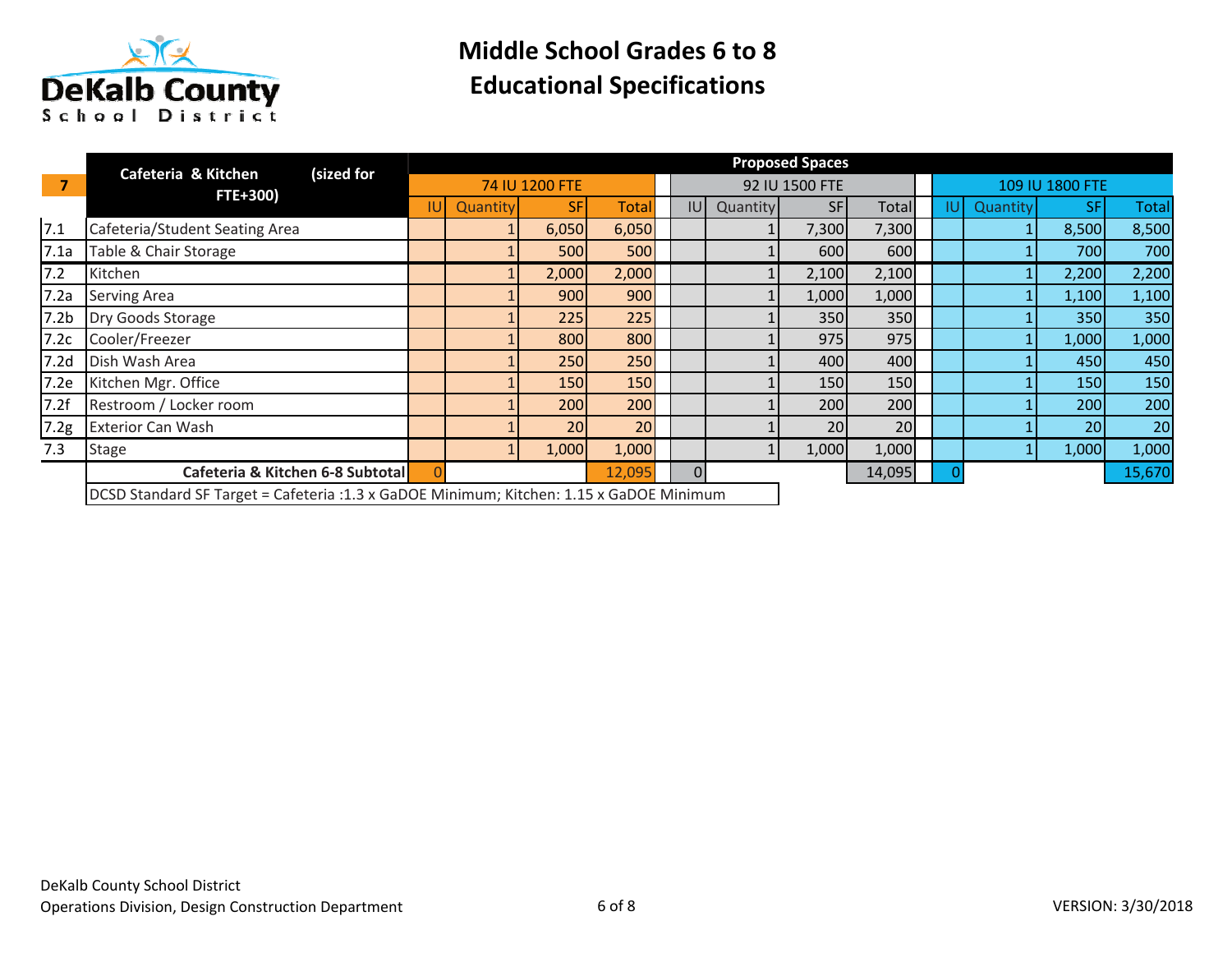

|      |                                                       | <b>Proposed Spaces</b> |          |                |              |            |                |                |       |            |          |                 |              |
|------|-------------------------------------------------------|------------------------|----------|----------------|--------------|------------|----------------|----------------|-------|------------|----------|-----------------|--------------|
| 8    | <b>Administration &amp; Counseling</b>                |                        |          | 74 IU 1200 FTE |              |            |                | 92 IU 1500 FTE |       |            |          | 109 IU 1800 FTE |              |
|      |                                                       | IU.                    | Quantity | <b>SF</b>      | <b>Total</b> | <b>IUI</b> | Quantity       | <b>SF</b>      | Total | <b>IUI</b> | Quantity | <b>SF</b>       | <b>Total</b> |
| 8.01 | Reception Lobby                                       |                        |          | 500            | 500          |            |                | 500            | 500   |            |          | 500             | 500          |
| 8.02 | Principal's Office with conference                    |                        |          | 460            | 460          |            |                | 460            | 460   |            |          | 460             | 460          |
|      | space, closet, restroom                               |                        |          |                |              |            |                |                |       |            |          |                 |              |
| 8.03 | <b>Assistant Principal Office</b>                     |                        |          | 300            | 900          |            | 3              | 300            | 900   |            |          | 300             | 1,200        |
| 8.04 | Conference Room                                       |                        |          | 300            | 600          |            |                | 300            | 600   |            |          | 300             | 600          |
| 8.05 | Office (Bookkeeper, Secretary, Attendance)            |                        |          | 150            | 450          |            |                | 150            | 450   |            |          | <b>150</b>      | 450          |
| 8.06 | Mail/Work/Copy Room                                   |                        |          | 500            | 500          |            |                | 500            | 500   |            |          | 500             | 500          |
| 8.07 | Administrative Storage (Supplies, General<br>Storage) |                        |          | 200            | 400          |            |                | 200            | 400   |            |          | 200             | 400          |
| 8.08 | Faculty Lounge with two restrooms                     |                        |          | 900            | 900          |            |                | 900            | 900   |            |          | 900             | 900          |
| 8.09 | Health Clinic with supply closet and rest room        |                        |          | 500            | 500          |            |                | 500            | 500   |            |          | 500             | 500          |
| 8.10 | Records / Testing Vault Storage                       |                        |          | 150            | 150          |            |                | 150            | 150   |            |          | <b>150</b>      | 150          |
| 8.11 | <b>Guidance Counselor's Office</b>                    |                        | 5        | 150            | 750          |            |                | 150            | 750   |            |          | 150             | 750          |
|      | 8.11a Reception / Waiting for Counseling              |                        |          | 100            | 100          |            |                | 100            | 100   |            |          | 100             | 100          |
| 8.12 | <b>SRO Office</b>                                     |                        |          | 150            | 150          |            |                | 150            | 150   |            |          | <b>150</b>      | 150          |
| 8.13 | <b>Flex Offices</b>                                   |                        | 6        | 150            | 900          |            | 8 <sup>1</sup> | 150            | 1,200 |            | 10       | 150             | 1,500        |
|      | <b>Administration &amp; Counseling 6-8 Subtotal</b>   |                        |          |                | 7,260        |            |                |                | 7,560 |            |          |                 | 8,160        |